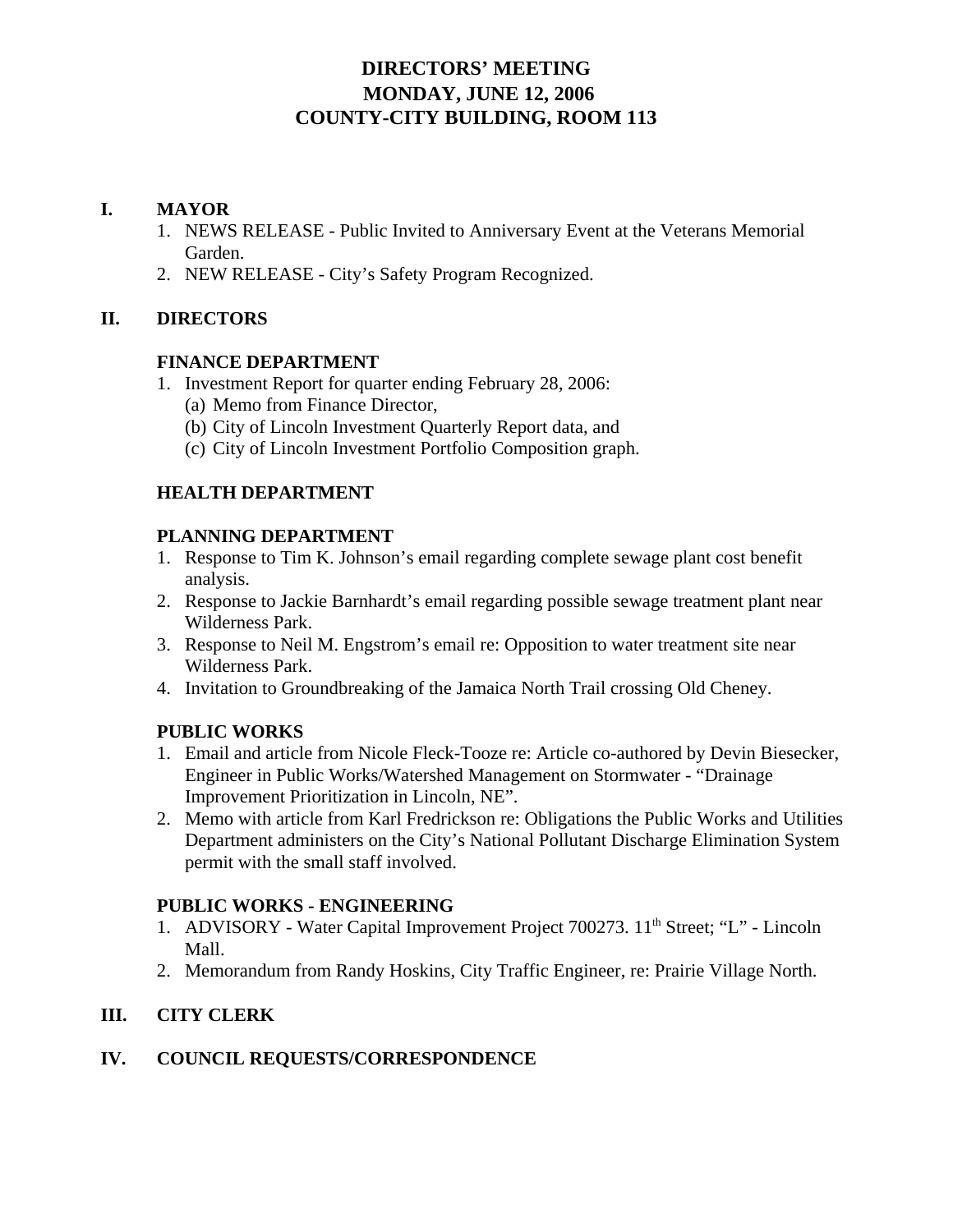## **V. MISCELLANEOUS**

## **Correspondence Received on Proposal to Build Sewage Treatment Plant**

- 1. Email from Tim K. Johnson re: Possible cost benefit analysis to be completed.
- 2. Email from Rosemary Thornton re: Proposal to build sewage treatment plant.
- 3. Email from Jackie Barnhardt re: Land to build a sewage treatment plant.
- 4. Email from Neil M. Engstrom re: Vote no to building by Wilderness Park.
- 5. Email from Amber Mohr re: Reconsider plant by Wilderness Park.
- 6. Email from Dan Lutz re: Consideration of cost benefit analysis and environmental effects before voting.
- 7. Email from Rebecca Williams re: Need thorough report on proposed sewage plant by Wilderness Park before vote.

## **Miscellaneous Continued**

- 1. Email from Zemis Sedriks re: Opposed to Change of Zone #06012, 9th/10th and Van Dorn Streets. (Email distributed to Council Members before 06/05/06 meeting)
- 2. Email from Donald F. Burt of Cline, Williams, Wright, Johnson and Oldfather re: Support B&J Partnership development of the South 2700 blocks of  $9<sup>th</sup>$  and  $10<sup>th</sup>$  Streets. (Email distributed to Council Members before 06/05/06 meeting)
- 3. Correspondence from Glenn A. Friendt re: What's Right About Wal-Mart.
- 4. Letter from Jennifer Sheaff re: Opposed to Southwest Village development, mainly the three big box stores proposed for Highway 77.
- 5. Letter from Ron Davis re: Meeting this City's future transportation needs.
- 6. Email from Larry Zink re: Increase funding in current CIP for sidewalk repairs.

# **VI. ADJOURNMENT**

W:\FILES\CITYCOUN\WP\da061206.wpd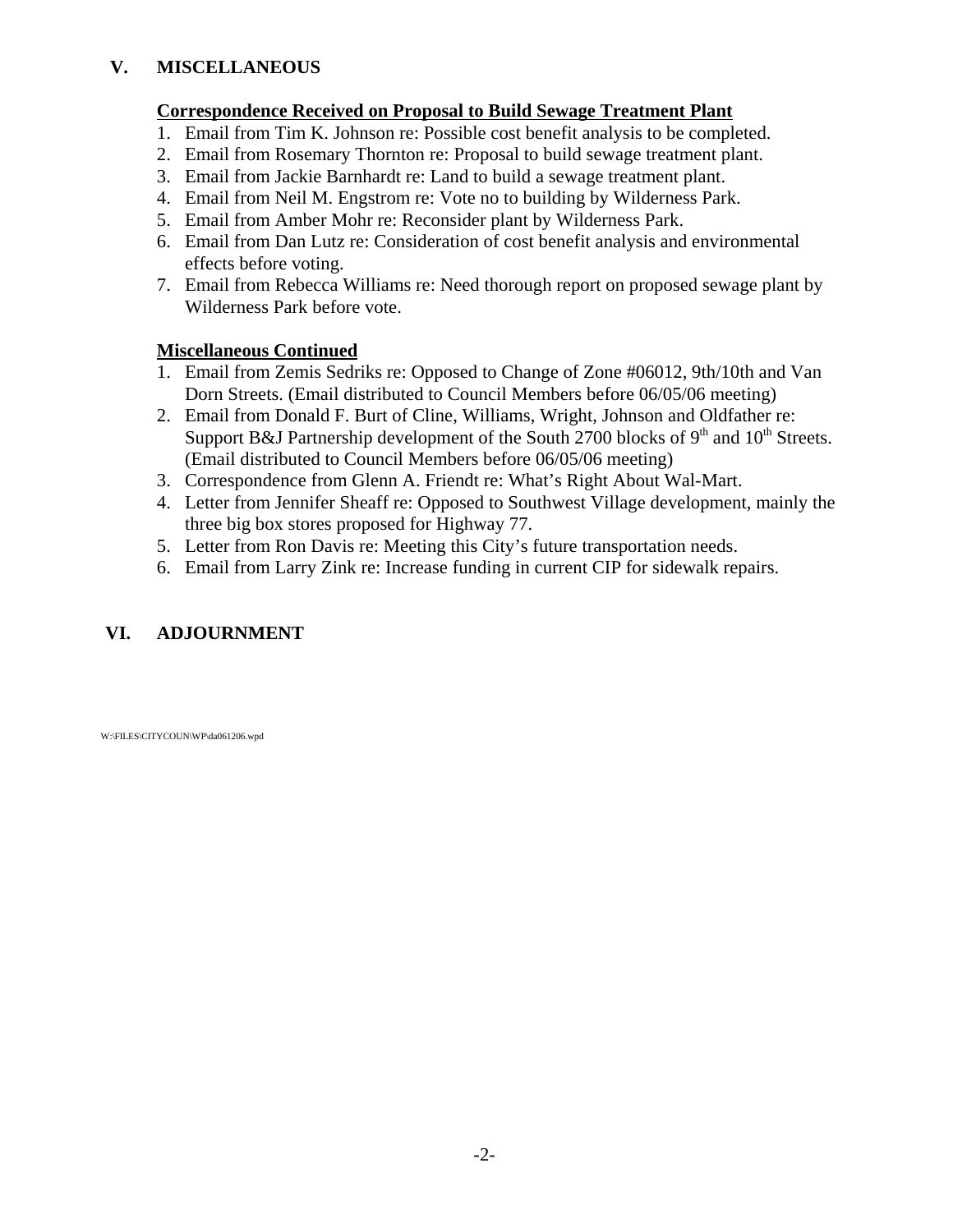## **DIRECTORS' MEETING MINUTES MONDAY, JUNE 12, 2006 COUNTY/CITY BUILDING CONFERENCE ROOM 113**

**Council Members Present:** Patte Newman, Chair**;** Dan Marvin, Vice-Chair; Ken Svoboda, Jonathan Cook, Robin Eschliman, Jon Camp, Annette McRoy.

**Others Present:** Mayor Coleen Seng, Mark Bowen, Ann Harrell, Rick Hoppe, Lin Quenzer, Darl Naumann, Mayor's Office; City Clerk Joan Ross; Dana Roper, City Attorney; Directors and Department Heads; Tammy Grammer, City Council Staff; Deena Winter, Lincoln Journal Star Representative; and Coby Mach, LIBA.

# **I. MAYOR -**

Mayor Coleen Seng called on Directors. June Pederson (Aging) stated Art Linkletter had a presentation at the Cornhusker Hotel on Friday evening with over 850 people attending. A great event for the Senior Foundation. Linkletter spoke the next morning at the Governor's Mansion Breakfast for business leaders, talking about his business activities, at which time the Mayor gave him a key to the City. Rod Bates interviewed Linkletter for Channel 5 and the program will be available for viewing. On Saturday he attended the Life Long Living Festival, speaking for about ten minutes, which the group loved. There was the usual, wonderful turnout and even though a complete count isn't in yet it was well over 2,000 people. Had a hundred exhibitors and fabulous weather. A wonderful, exhausting weekend. If anyone doubts our population is increasing and aging, all you have to do is go to one of these events. Mr. Cook stated it's forecast one in four people in 2050 will be over the age of 60. Ms. Pederson said one of Linkletter's choice comments was that we'll all look like Florida.

Ann Harrell said the public tours of Antelope Valley are continuing to be successful on Saturdays. Last Saturday, between the public bus and the public bicycle tours, had between 200 and 250 people. Grand total of all the tours will be competed and so far have had 480 people register and estimate over 500 people will tour. The public tours for this Thursday are still open, if someone waited until the last second. Receiving a lot of comments from people saying things like, I didn't know that all this happened, and I see now; didn't really know how big it was. Have been very excited with the results and when it's done we will review the public comment cards. The guess is we'll probably do it again next year. On the same note, the Neighborhood Extra reran the insert on Antelope Valley. The first time the insert had technical problems, creating a very dark color and difficult to read. So, they ran it again this past weekend.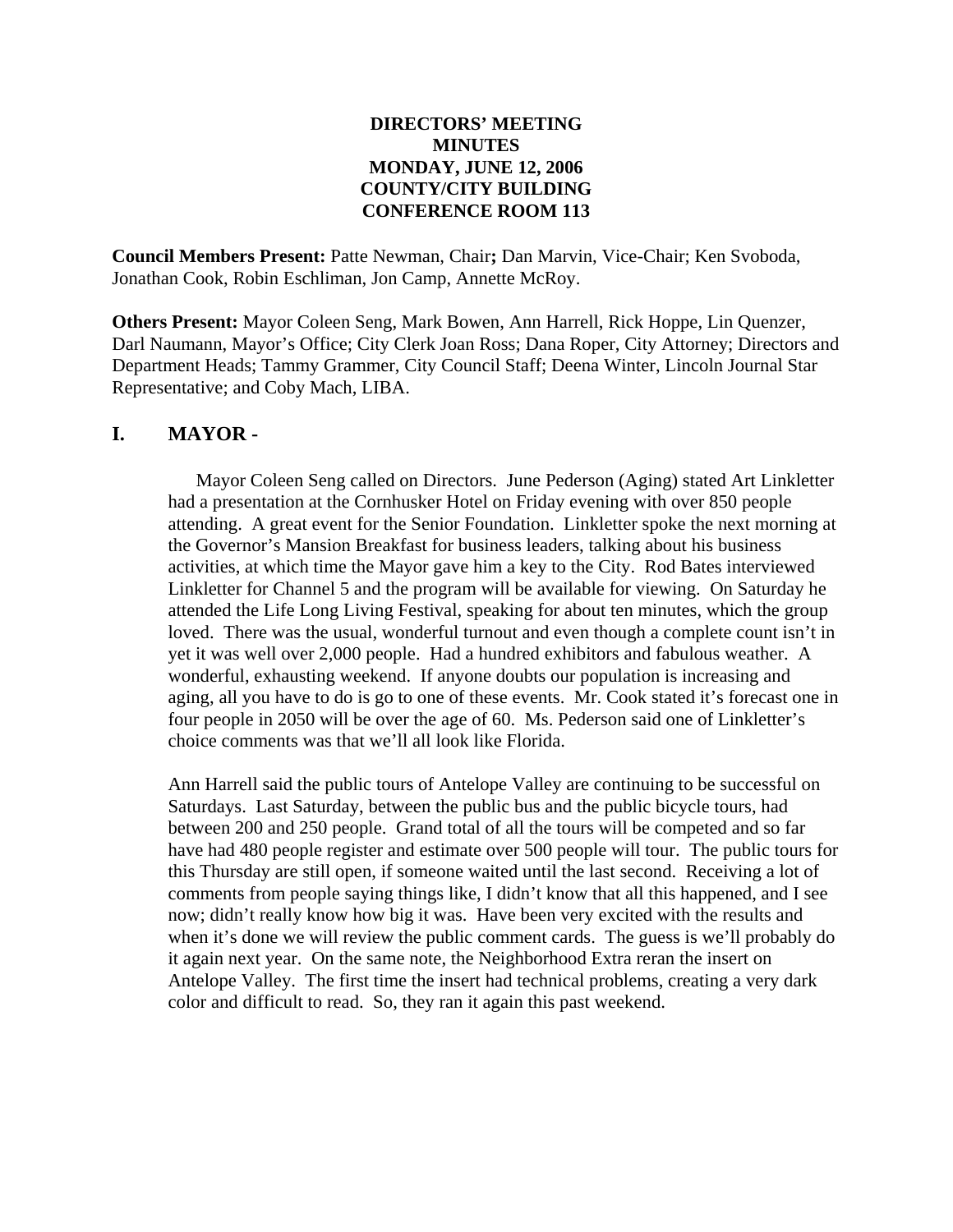Lynn Johnson (Parks & Recreation Director) said the annual Veterans Gardens ceremony took place, with approximately 200 people attending, and this year moved it out of the Veterans Gardens and over to the band, which worked well and hopefully will be ongoing at this location. The Mayor, Mr. Camp, and Mr. Marvin attended the WaterFest, which was a first time celebration at Holmes Lake celebrating the completion of the Holmes Lake Restoration Project. The event presented the opportunity to educate people about Watershed Management and what they could do to help with water quality. Mr. Johnson said they were hoping for 500, with the estimate being about 3,000 attending. People stood in line well over an hour to get to the information and booths. Mr. Johnson said one hand-out was a Frisbee, which they had 500, and these went extremely fast. People stood in line to fish with the 130 polies available. The wait for a canoe was about an hour and fifteen minutes. It was an excellent event, well organized, and the information presented at the booths was very educational.

Mr. Johnson said the Mayor, Terry Bundy, Steve, and he talked about the Willow trees and the LES transmission line in a South Lincoln neighborhood, on Friday afternoon. The drainage channel truly does need to be cleared as there's a safety issue of the Willows getting tall enough to create the possibility of arcing between the transmission line and the Willows. Mr. Bundy (LES) thought we could offer the neighborhood a phased approach. LES would come in and during the first phase take out the worse immediately, an then in three to four years, when the next group meets, remove those. We offered to sit down with the neighborhood group and develop a landscape plan for the area and work with them on making application to the NRD for a community forestry program grant.

Mr. Cook asked how close can the trees get before it's a problem, and are the trees quite a ways from that causing worry at this time or are they actually too close? Mr. Johnson said they're getting close and within ten to fifteen feet will be in the range.

Mr. Camp said another problem with Willows are branches that whip and if they whip high enough with the high voltage transmission lines could cause a problem. So, again it's a main transmission line that would affect a hard part of the city.

Mr. Johnson stated the Willows are located in an out lot, and is part of the homeowners association with the association prohibiting planting trees on lots, which is a factor. Mayor Seng said LES sent letters to all property owners who back onto the easement and have been meeting with them one on one.

Mr. Johnson stated for the first time we sold out of pool passes, with 5,700 passes printed. Mr. Johnson thought two factors were involved, one being this is the first time they were sold through the City Internet site, selling 1300 passes before the season even started. Also, having 90 degree weather at the beginning of the pool season. Some people arrived at the pools, planning on purchasing pool passes and were a little frustrated when we were out. We are giving cards, or something in place of passes, so people can purchase a pass later. It takes about three weeks to receive the tag with the pen imprinted, so now we are sending out the temporary systems. If anyone receives a call from someone who went to buy an unavailable pool pass if they come back we'll get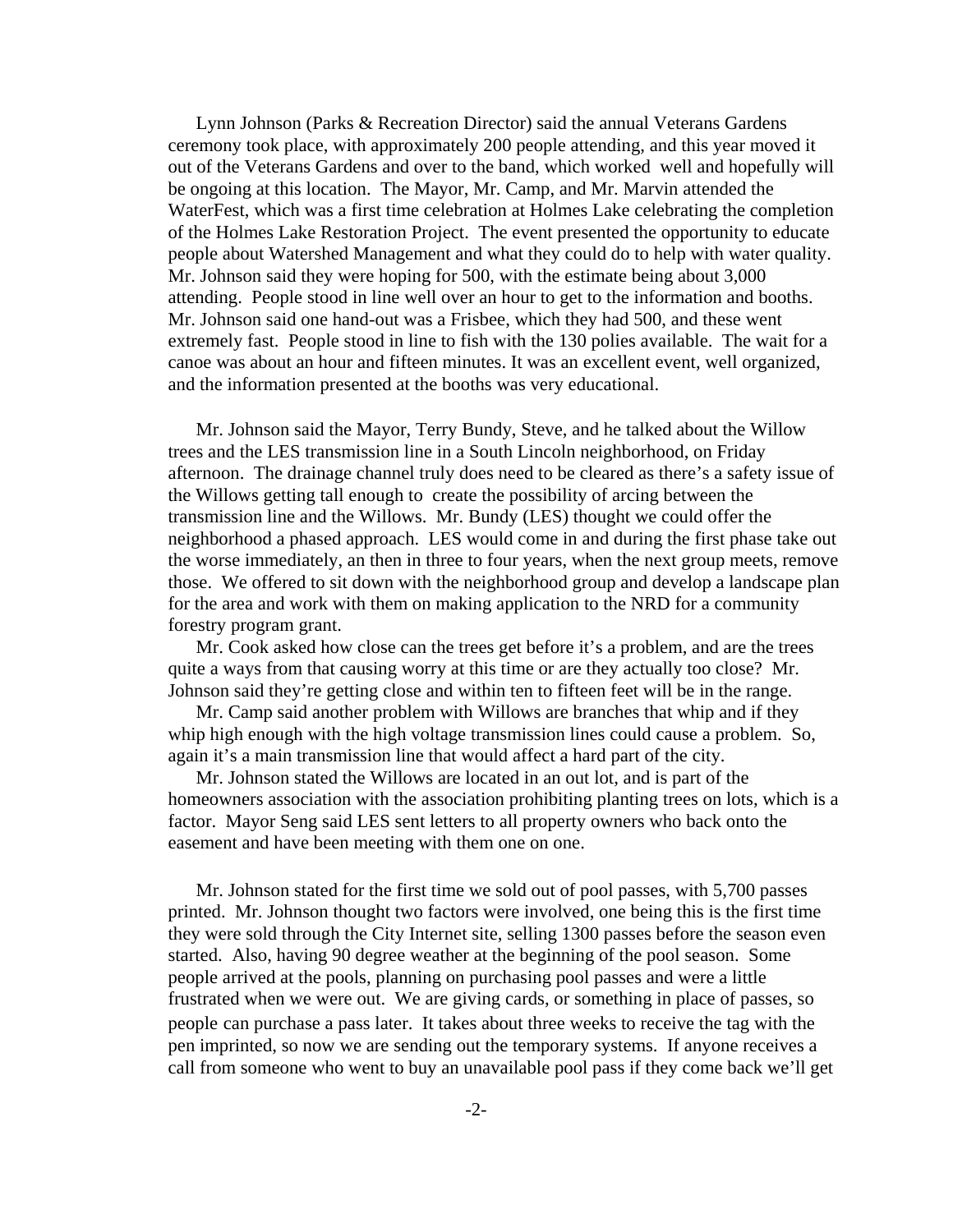them a pass. Mr. Marvin asked if that's ever happened before and Mr. Johnson replied this is the first time. Mr. Camp asked how many were sold last season? Mr. Johnson will find out.

Mayor Seng stated affirmative action training happens on a regular basis and is going on now. Joyce Welsch (Affirmative Action Director) said she is well into her mandatory supervisory and manager training in equal opportunity, saying she trained about 150 people with another 200/250 to go by the end of the month. Will have a couple of makeup sessions in the fall. The program provides equal opportunity, recruiting, and attracting candidates to the City as well as assuring equal opportunity for existing employees. Approximately 15 to 75 people attend each session, which is a mandatory training. This body welcome to come if interested.

Mayor Seng called on Lin Quenzer to tell one of her great stories, this one about a parrot. Ms. Quenzer questioned whether anyone would believe some of her stories, but long story short, a parrot kept flying over the fence eating the neighbor's produce before going back home. After phone calls, etc., the owners of the parrot are being cited for herd at large.

Mayor Seng stated they received vague calls regarding giving direction to the Health Department and have invited the Health Department to give an account of what is occurring.

Steve Beal (Health Department) said the Board of Health and staff at the Health Department have had numerous discussions on what they do in way of primary health care services in the Health Department. Currently primary health care services by the Health Department are being afforded to General Assistance clients but have tried to transition primary health care services to other appropriate community places. The People's Health Center, which is a medical home for people and possibly more of a consistent care environment has been suggested. More specifically the Legislative Bill, LB425, which Senator Foley worked on, does two things. First, sets out funding available for our field beginning July 1, 2006. The funding would require an applicant, and a recipient, of these funds to do two things. One would be to provide primary health care services, specifically pap smears, and the second part would be STD, sexually transmitted disease, services for people who would come in. To apply for the funds had to agree on both items, and could not accept funds and then use them in lieu of some previously City funded, or grant funded, service as set forth in the RFP. The Health Department in discussions with the Board of Health felt this wouldn't be funds we would apply for given the terms or obligations, as we're trying to transition some primary care services in the community.

Mr. Marvin inquired as to the political phone calls. Mayor Seng related one which apparently stated she had told the Health Department not to do this. Mr. Beal said they did look at the application from the standpoint of whether it would fall within the realm of the scope of services the Health Department is trying to do. The grant was a total of \$591,841 appropriated in General Funds, and since we didn't apply don't know how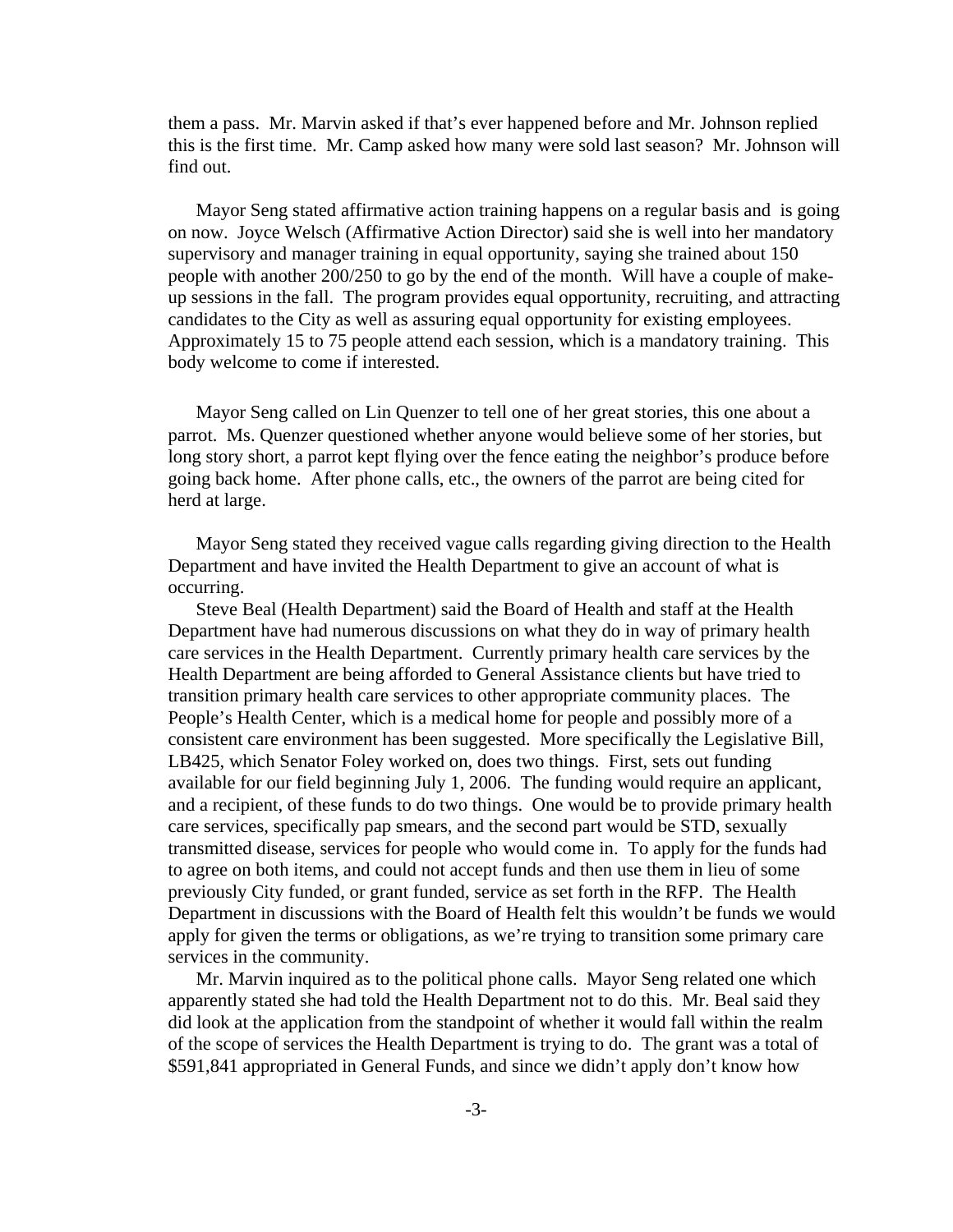much we would have received. Mayor Seng wanted everyone to be aware as they did nothing other than what the Health Department normally does.

Ms. Eschliman asked if the Health Department has been providing some primary services but has been shifting them to the People's Health Center? Mr. Beal replied yes, except for the General Assistance clients. Still see these folks at the Health Department and the County reimburses for a large part of our General Assistance services. Ms. Eschliman asked if it's because we've been in the process of shifting funds that we decided not to apply for this grant? We didn't think we would qualify? Mr. Beal answered they wouldn't qualify for the grant, for both parts. The Health Department continues with STD, HIV, AIDS services, and not shifting these. The other part was pap smears, defined as primary care services, and we're trying to put these to the People's Health Center, and our medical educational partnership. In obtaining the grant would have had to agree to both parts; pap smears for low income women and STD screenings /treatment for at risk women. Now we do pap smears, and will continue doing, for women eligible through Every Woman Matters, which is a separate state, federal funded program for women over 50 years of age. Mr. Beal continued saying we didn't apply as it wasn't part of our primary care services as we define them.

Mr. Camp said there seems to be some confusion about what the issue is. Are people concerned that you didn't apply for the RFP? Mr. Beal said the Health Department didn't apply through this RFP because of the described criteria, having to do both services. The part of the pap smears and primary care services is what is being transitioned, and discussed with the Board of Health for several months. Mayor Seng stated evidently there was some rumor, and announcements, saying we didn't do this correctly.

Mr. Cook added, just to simplify, didn't apply as it wasn't part of the current mission, as it is being provided by another agency at this point. Cook said regardless of the amount would have had to create a program to receive the money and someone suggested you should have? Or, maybe didn't understand your structure. Mr. Beal said as far as being consistent with the mission, and where we're going with primary care services, it doesn't fit into the context. The People's Health Center may have changed the landscape for primary care services in the community. Some people may not feel the local Health Department is a medical home, and therefore if you look at the various services which fall under the context of primary care, this may not be one. We continue to do STD, HIV, AIDS testing and counseling at the Health Department, but if at some time this gets defined as primary health care it may not be appropriate for the local Health Department to do and might change at some time in the future.

Mr. Svoboda said he assumes this became politically charged at Planned Parenthood to provide an RFP? Did they receive funding? Mr. Beal thought Planned Parenthood would look at this as a service falling in their context. Svoboda said possibly politically charged because Planned Parenthood requested it, funding on this, and potentially has received some? Mr. Beal agreed. Mr. Svoboda said it was Mike Foley's bill to be able to maintain it in a public health setting and not through outside agencies.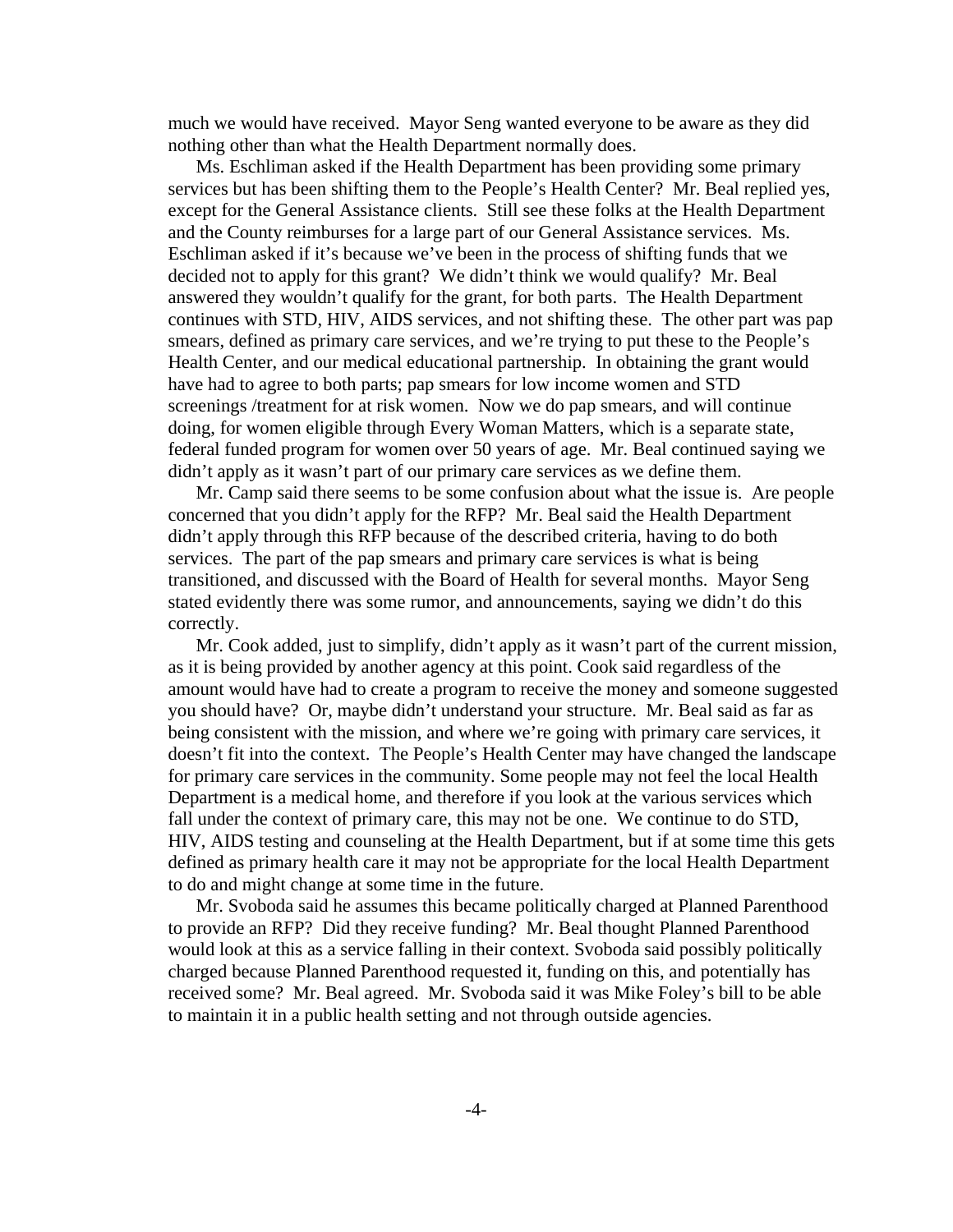Ms. Eschliman asked by denying, then allowing Planned Parenthood to receive the full amount of money, and that is what is being objected to? Mr. Beal said others could apply for the funding. Ms. Eschliman asked if People's Health Center is applying too? Mr. Beal said he didn't know, should have checked on it, but don't know at this point.

- 1. NEWS RELEASE RE: Public Invited to Anniversary Event at the Veterans Memorial Garden. — NO COMMENTS
- 2. NEW RELEASE RE: City's Safety Program Recognized. NO COMMENTS

## **II. DIRECTORS**

## **FINANCE DEPARTMENT**

- 1. Investment Report for quarter ending February 28, 2006: NO COMMENTS
	- (a) Memo from Finance Director,
	- (b) City of Lincoln Investment Quarterly Report data, and
	- (c) City of Lincoln Investment Portfolio Composition graph.

## **PLANNING DEPARTMENT**

- 1. Response to Tim K. Johnson's email RE: Complete sewage plant cost benefit analysis. — NO COMMENTS
- 2. Response to Jackie Barnhardt's email -RE: possible sewage treatment plant near Wilderness Park. — NO COMMENTS
- 3. Response to Neil M. Engstrom's email RE: Opposition to water treatment site near Wilderness Park. — NO COMMENTS
- 4. Invitation to Groundbreaking of the Jamaica North Trail crossing Old Cheney. — NO COMMENTS - [Note: Also, listed on the "Noon" Agenda for June  $12<sup>th</sup>$ under "VII. Meetings/Invitations #1".]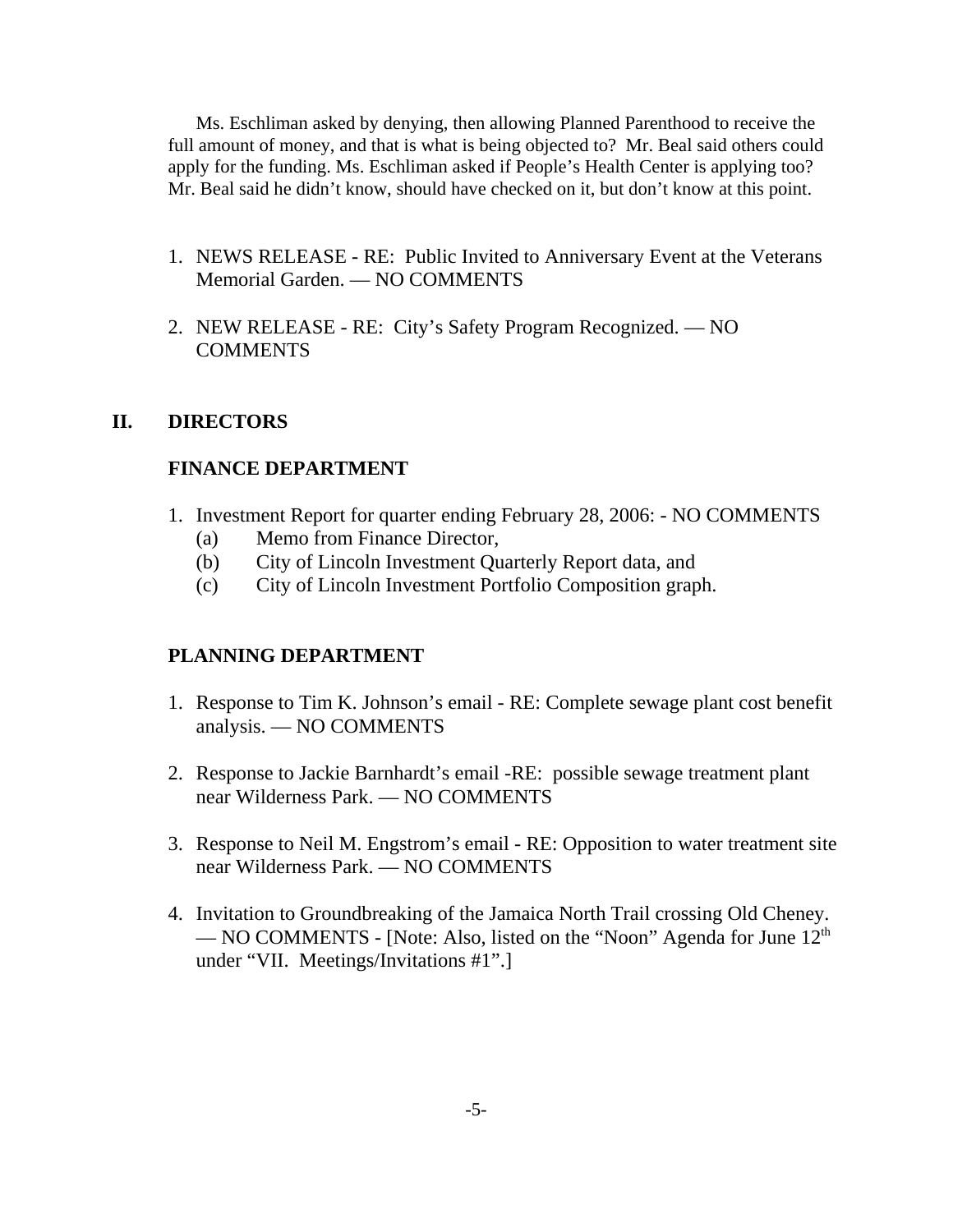#### **PUBLIC WORKS**

- 1. Email & Article from Nicole Fleck-Tooze RE: Article co-authored by Devin Biesecker, Engineer in Public Works/Watershed Management on Stormwater - "Drainage Improvement Prioritization in Lincoln, NE". **—** NO COMMENTS
- 2. Memo with article from Karl Fredrickson RE: Obligations the Public Works & Utilities Department administers on the City's National Pollutant Discharge Elimination System permit with the small staff involved. — NO COMMENTS

#### **PUBLIC WORKS - ENGINEERING**

- 1. ADVISORY RE: Water Capital Improvement Project 700273. 11<sup>th</sup> Street; "L" - Lincoln Mall. — NO COMMENTS
- 2. Memo from Randy Hoskins, City Traffic Engineer RE: Prairie Village North. — NO COMMENTS

#### **III. CITY CLERK -**

City Clerk Joan Ross stated on their Agenda today, she handed out to Council a correspondence and you were to get an email as well maybe from Peter Katt for Item 17. You had some Motion-To-Amend to split that into two resolutions, A & B. Then, she handed out to them, which is the developers version that's compared to what you already have in your packet, it should be City Mission.

Mr. Cook said, just for clarification, the Law Department worked with Peter Katt on that so it has been proof read by the Law Department. We know that the changes are, just those that the applicant has talked to us about it so far. Didn't compare every page today, without knowing the Law Department has read over that. Is that correct? Dana Roper said he does believe that's correct.

Ms. Eschliman asked if she could just clarify which documents we're suppose to keep, and which ones we're suppose to throw away? There's one for 149 acres, from a while ago. There's one for 60 acres, and there's one for 88. Mr. Cook said there's a new Motion-To-Amend that has two attachments to it. Prairie Village Center and Prairie Village North, and that's the one from the Law Department. If we act on that then we end up with an A item and an B item. Then, we'd have the A item before us, and we could chose, if we wanted to accept the applicant's version, move to substitute the applicant's version for the City's version on A, and then we'd vote on A; and then we'd move to B, which is to substitute the applicant's version for B. Ms. Eschliman asked if they were choosing between the 149 on the North, versus the 60 on the North? Mr. Cook responded no, the 149 will be replaced, in it's entirety with a Motion-To-Amend. So,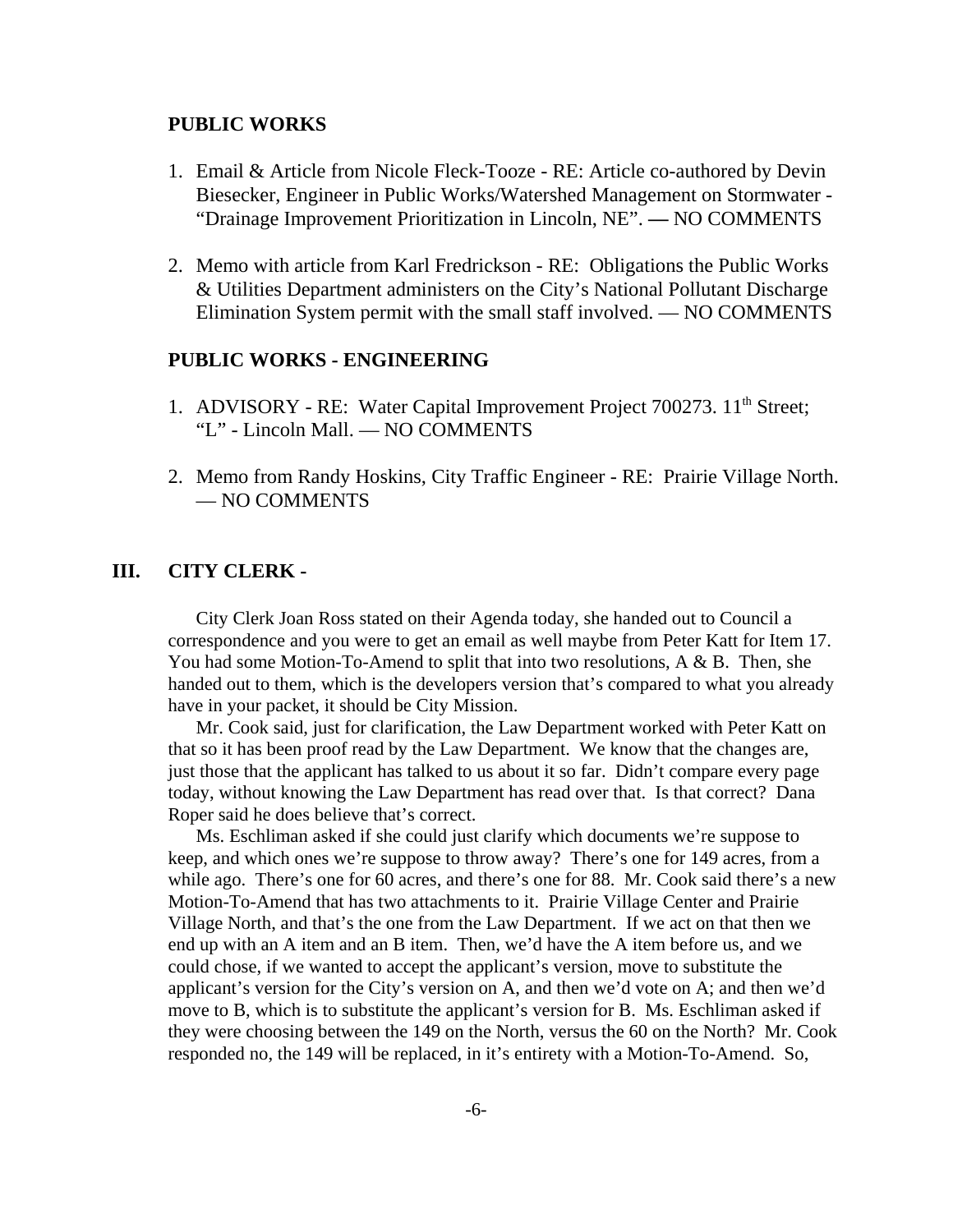you could probably throw that one away. *[05R-262, Approving the Prairie Village North Conditional Annexation and Zoning Agreement between the City and Dubois Land LLC, Prairie Village North LLC, Prairie Home Builders Inc., Roland Group LLC, and Faith Evangelical Lutheran Church, relating to the annexation of approximately 149.09 acres, generally located at the northeast corner of N. 84th Street and Adams Street and the use of said 149.09 acres along with approximately 23 acres located at the southeast corner of N. 84th Street and Adams Street under a Planned Unit Development.]* 

For Item 18, of course you had the same Motion-To-Amend, when you received your packets with this split into A  $\&$  B as well. Mr. Cook commented that's just a legal description, and so there are no substitutes otherwise to do just the split. *[05-164, Annexation 05013-Amending the Lincoln Corporate Limits Map by annexing approximately 149.09 acres of property generally located at North 84th Street and Adams Street.]* 

 For Item 19, you have a Motion-To-Amend #1 because this is the agreement. *[06-78, Approving the Highway 77 & Warlick Boulevard Conditional Annexation and Zoning Agreement and authorizing the issuance of a water revenue obligation and highway allocation obligation to evidence certain of the City's obligations under the Agreement.]* 

For Item 21, you have a Motion-To-Amend #1 to incorporate the complete development plan as part of the PUD. *[06-74, Change of Zone 05061-Application of Ridge Development and Southview Inc. for a change of zone from AG Agricultural District and AGR Agricultural Residential District to B-2 Planned Neighborhood Business District on property generally located at South Folsom Street and West Denton Road.]* 

Just to let everyone know, Bill Crawford, he is listed on the Agenda but he called this morning and he will not be able to attend. He, apparently had a bad weekend and just didn't feel like he could attend.

#### **IV. COUNCIL REQUESTS/CORRESPONDENCE - NONE**

#### **JON CAMP - NO COMMENTS**

#### **JONATHAN COOK - NO COMMENTS**

#### **ROBIN ESCHLIMAN - NO COMMENTS**

**DAN MARVIN - NO COMMENTS**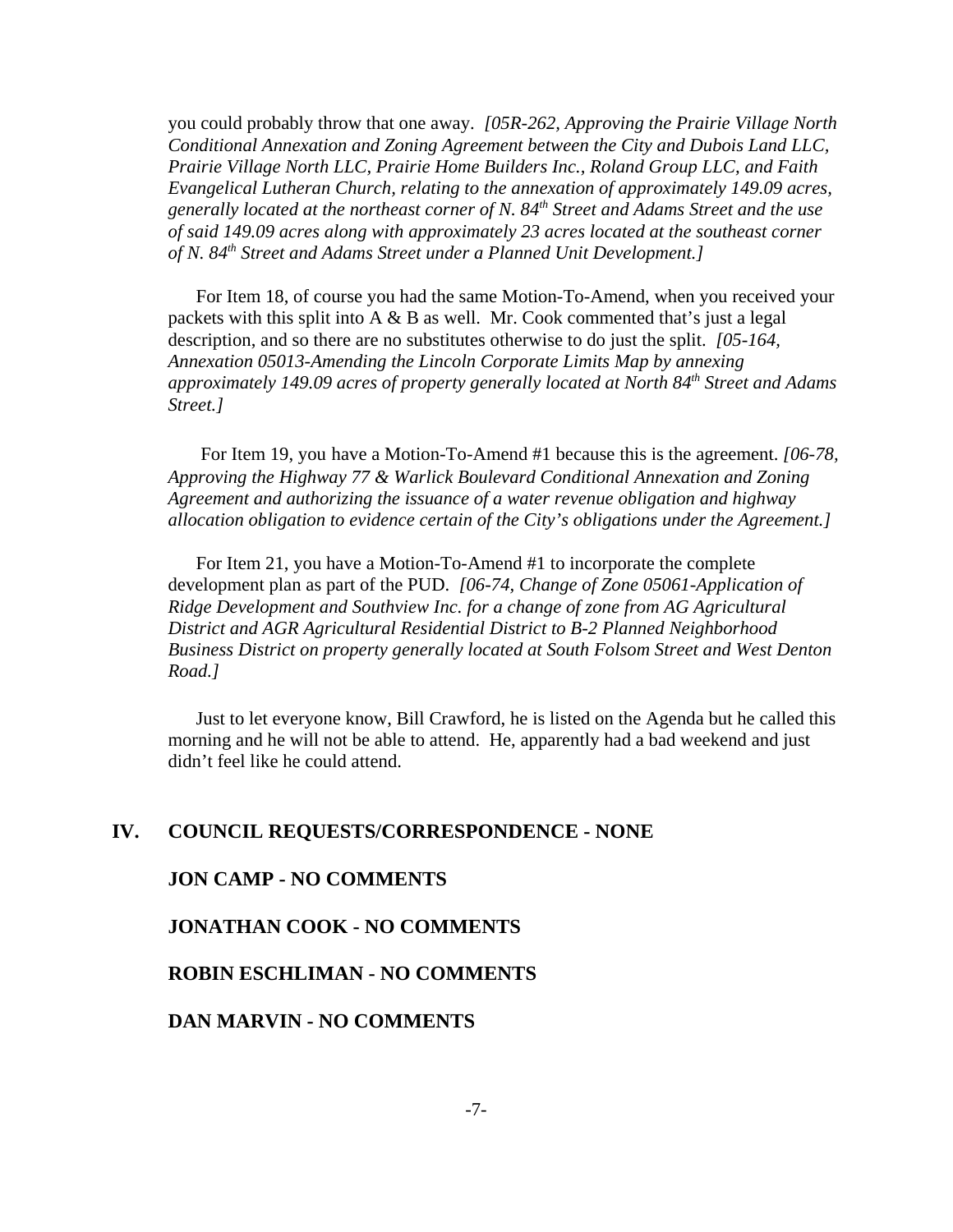#### **ANNETTE McROY - NO COMMENTS**

## **KEN SVOBODA - NO COMMENTS**

#### **PATTE NEWMAN -**

Ms. Newman said she fielded some interesting calls from constituents this weekend and told Jonathan about it, and he trumped me with his parrot story as well, but do want to say she received absolutely wonderful reaction time from Lincoln Fire. Somebody wanted to know about why some fire plugs were being painted and some were not and she received a phone call back within three minutes with a contact name from Lincoln Water, which is the agency that does the painting. So, the efficiency award this week goes to Lincoln Fire.

City Clerk Joan Ross stated one thing she failed to mentioned, think probably most Council Members know but she will be out of the office beginning Wednesday, for two weeks. But, have everything planned ahead so that Teresa (Meier-Brock) will be up to speed to take the meetings, and anything else, and if you have questions or comments, Teresa will be on board to handle the meetings and answer your questions.

Ms. Newman stated we are going to take our Council photo right now, Diane (Gonzolas), and then come back for the "Noon" Meeting.

#### **V. MISCELLANEOUS** -

#### **Correspondence Received on Proposal to Build Sewage Treatment Plant**

- 1. Email from Tim K. Johnson RE: Possible cost benefit analysis to be completed. — NO COMMENTS
- 2. Email from Rosemary Thornton RE: Proposal to build sewage treatment plant. — NO COMMENTS
- 3. Email from Jackie Barnhardt RE: Land to build a sewage treatment plant. NO COMMENTS
- 4. Email from Neil M. Engstrom RE: Vote no to building by Wilderness Park. — NO COMMENTS